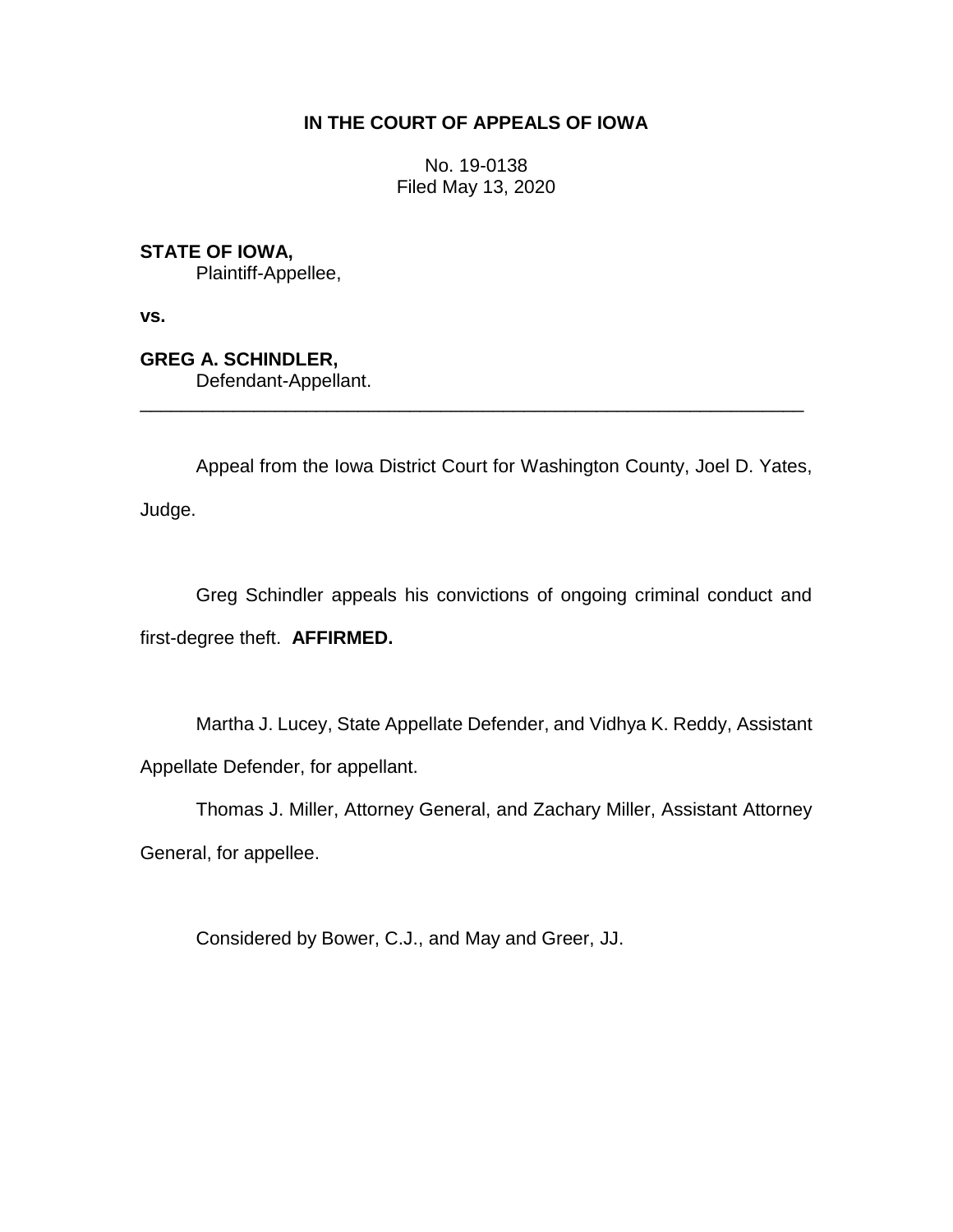### **MAY, Judge.**

 $\overline{a}$ 

Greg Schindler appeals his convictions of ongoing criminal conduct and first-degree theft following a jury trial. He argues his counsel was ineffective in (1) failing to move for judgment of acquittal with respect to the ongoing criminal conduct count and (2) failing to object to a jury instruction regarding his out-ofcourt statements. We affirm.

#### **I. Facts and Prior Proceedings**

Schindler worked as a bookkeeper for Washington TV and Appliance<sup>1</sup> (the company) from 2014 to 2017. The company terminated Schindler's employment when Schindler failed to perform certain job duties.

Robin Guenerich replaced Schindler as the company's bookkeeper. But a few months later, the company fired Guenerich after discovering she stole from the company.

During a resulting review of the company's financial records, it was discovered Schindler also took money from the company over the course of roughly three years, the length of Schindler's employment. There were twentyfour separate instances in which Schindler withheld cash from daily bank deposits. His takings totaled \$24,460.80.

The company's owner reported Schindler to local law enforcement. He was criminally charged. A jury found Schindler guilty of first-degree theft and ongoing criminal conduct. On appeal, Schindler claims his counsel was ineffective.<sup>2</sup>

 $1$  The company did business as Archer's TV and Appliance.

 $2$  We recognize Iowa Code section 814.7 was recently amended to provide in pertinent part: "An ineffective assistance of counsel claim in a criminal case shall be determined by filing an application for postconviction relief" and "shall not be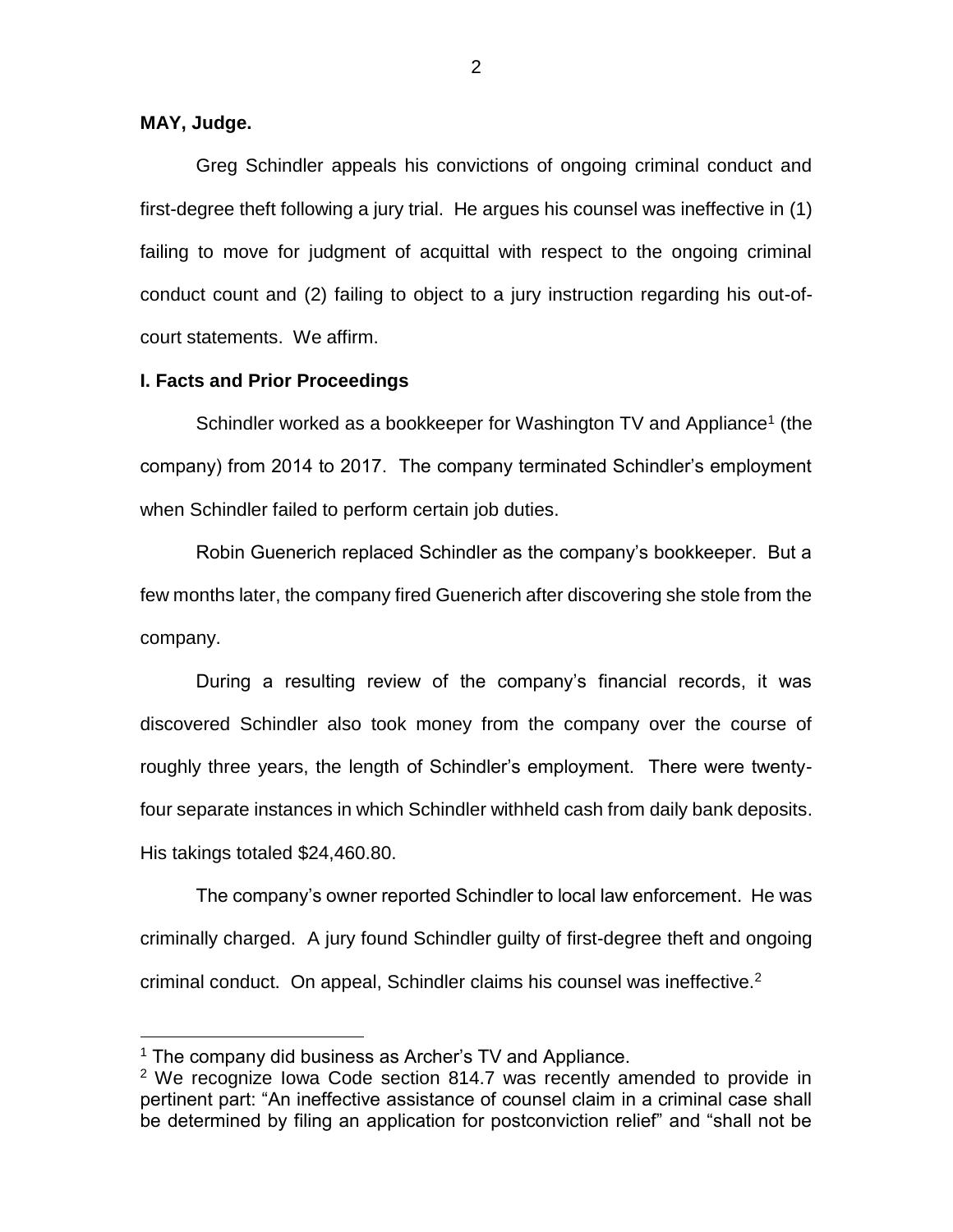#### **II. Scope and Standard of Review**

We review ineffective-assistance claims de novo. *State v. Straw*, 709 N.W.2d 128, 133 (Iowa 2006). To succeed on an ineffective-assistance claim, a defendant must demonstrate counsel failed to perform an essential duty and constitutional prejudice resulted. *State v. Walker*, 935 N.W.2d 874, 881 (Iowa 2019). "Because the test for ineffective assistance of counsel is a two-pronged test, a defendant must show both prongs have been met." *Nguyen v. State*, 878 N.W.2d 744, 754 (Iowa 2016). If a defendant cannot prove either prong, we need not address the other. *See id.*

#### **III. Discussion**

 $\overline{a}$ 

The first prong of the ineffective-assistance test requires Schindler show "counsel's representation fell below an objective standard of reasonableness." *State v. Ortiz*, 905 N.W.2d 174, 183 (Iowa 2017) (citation omitted). We consider whether counsel acted "outside the wide range of professionally competent assistance." *Id.* (citation omitted). We presume counsel acted reasonably. *See* 

decided on direct appeal from the criminal proceedings." *See* 2019 Iowa Acts ch. 140, § 31. In *State v. Macke*, however, our supreme court held the amendment "appl[ies] only prospectively and do[es] not apply to cases pending on July 1, 2019." 933 N.W.2d 226, 235 (Iowa 2019). We are bound by our supreme court's holding. We conclude, therefore, the amendment "do[es] not apply" to this case, which was pending on July 1, 2019. *Id.*

Schindler invites us to find the amendments to section 814.7 unconstitutional. As just noted, though, the amendments are not applicable here. So we decline the invitation. *Cf. Good v. Iowa Dep't of Human Servs.*, 924 N.W.2d 853, 863 (Iowa 2019) (applying the doctrine of constitutional avoidance).

And to the extent Schindler asks us to adopt the plain-error doctrine instead of the ineffective-assistance framework, we cannot. *See, e.g.*, *State v. Martin*, 877 N.W.2d 859, 866 (Iowa 2016) (noting the supreme court has "repeatedly declined 'to abandon our preservation of error rules in favor of a discretionary plain error rule'" (citation omitted)).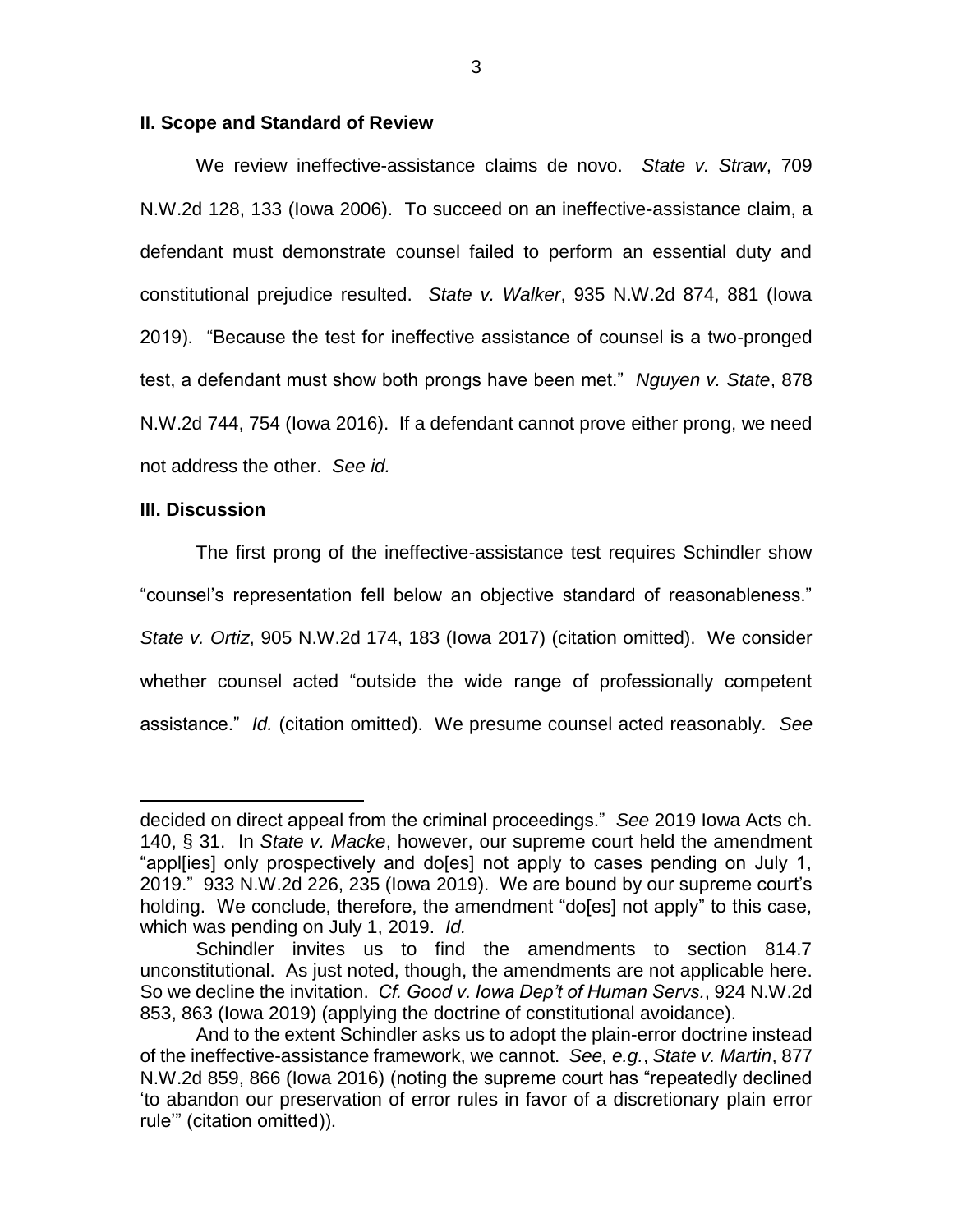*id.* at 184. "[C]ounsel has no duty to raise an issue that lacks merit . . . ." *Id.* So our first inquiry is whether Schindler's claims have merit. *See id.*

For his first claim of ineffective assistance, Schindler focuses on the ongoing criminal conduct charge. Schindler claims that, when counsel moved for judgment of acquittal, he should have argued there was insufficient evidence Schindler's thefts were committed "on a continuing basis." Iowa Code § 706A.1 (2014).

Under Iowa law, "[c]ontinuity can be established two ways." *State v. Goodwin*, No. 18-1822, 2020 WL 1551149, at \*6 (Iowa Ct. App. Apr. 1, 2020). "First, the State may demonstrate 'continuity over a closed period by proving a series of related predicates extending over a *substantial period of time*.'" *Id*. (citing *State v. Reed*, 618 N.W.2d 327, 335 (Iowa 2000)). "Second, continuity can be shown by 'past conduct that by its nature projects into the future with a threat of repetition.'" *Id*. (quoting *Reed*, 618 N.W.2d at 334).

The record showed that, over the course of three years, Schindler committed twenty-four thefts, all using essentially the same methods, and all against a single victim. This shows "continuity over a closed period," that is, "a series of related predicates extending over a substantial period of time." So "[e]ven if defense counsel had challenged the sufficiency of the evidence to show the offenses were committed on a continuing basis, such a challenge would have been unsuccessful." *State v. Wulf*, No. 18-0398, 2019 WL 720469, at \*4 (Iowa Ct. App. Feb. 20, 2019) "Defense counsel has no duty to pursue a meritless issue." *Id*.

But Schindler argues the jury instructions should be considered the law of the case. *See State v. Banes*, 910 N.W.2d 634, 639–40 (Iowa Ct. App. 2018)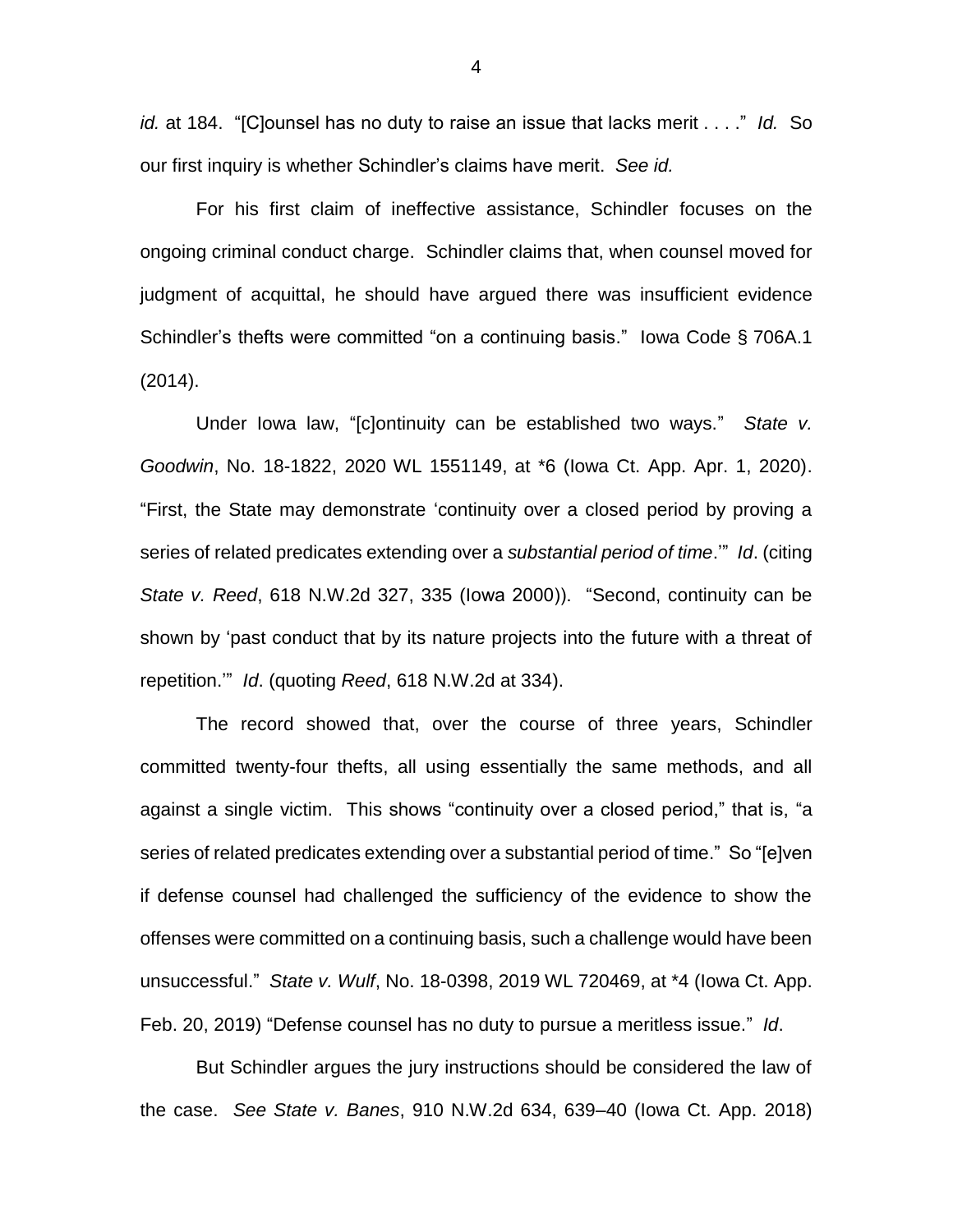("Where, as here, the jury was instructed without objection, the jury instruction becomes law of the case for the purposes of reviewing the sufficiency of the evidence."). Moreover, Schindler contends, the instructions only permitted a finding of continuity if there was a "threat of continuing activity," that is, a threat of future predicate thefts.<sup>3</sup> But there was no future threat here: Schindler's termination ended his opportunity to embezzle more funds from his (former) employer, the company.

We are not certain Schindler is reading the instructions correctly. Even if he is, though, it does not change the outcome.

As the State emphasizes, we are not dealing with a preserved error. Rather, Schindler is claiming trial counsel was ineffective for failing to raise particular issues in his motions for judgment of acquittal. Those motions were made at the end of the State's case and again after Schindler's case. At those

 $\overline{a}$ 

<sup>&</sup>lt;sup>3</sup> Jury instruction number eighteen, the ongoing criminal conduct instruction, provided:

The State must prove all of the following elements of [o]ngoing [c]riminal [c]onduct:

<sup>1.</sup> During the time period from April 2014 through April 2017, the defendant committed acts of [o]ngoing [c]riminal [c]onduct; namely [t]heft.

<sup>2.</sup> The thefts are punishable as indictable offenses under the laws of Iowa.

<sup>3.</sup> The thefts were on a continuing basis.

<sup>4.</sup> The thefts were for financial gain.

Jury instruction number twenty, the definitional instruction for "on a continuing basis," provided:

Concerning element number 3 of instruction [n]o. 18 the phrase "on a continuing basis" means that at least two or more acts of theft occurred and the theft or fraud had the same or similar purpose, results, participants, victims, or methods of commission or otherwise are interrelated by distinguishing characteristics or are not isolated events and there was a threat of continuing activity.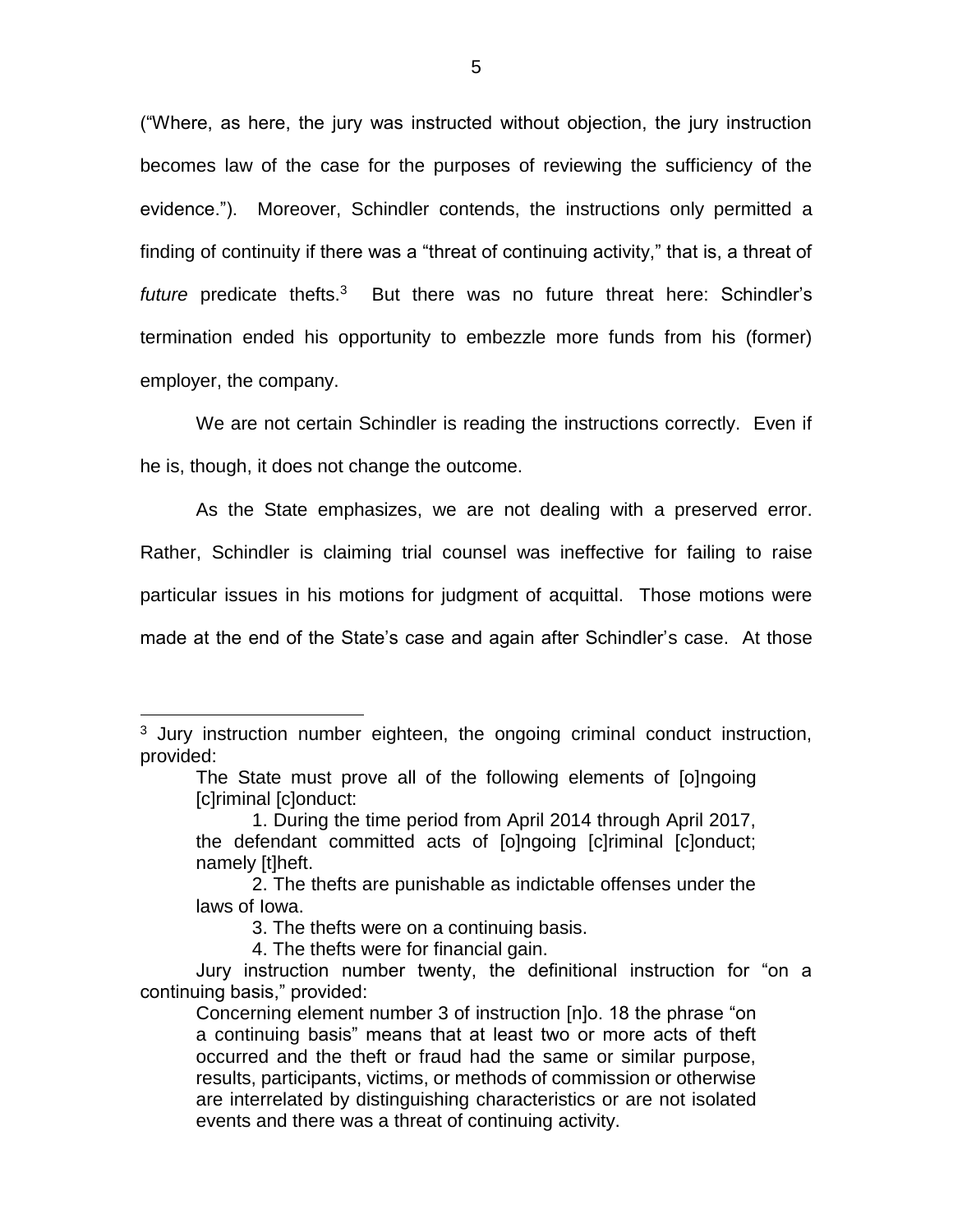times, the court had not yet approved a set of instructions. So, at the time counsel made his motions, counsel had no obligation to address the lack of evidence about a "threat of continuing activity." *See State v. Welsh*, No. 12-0956, 2013 WL 4504925, at \*1 (Iowa Ct. App. Aug. 21, 2013). "Although the jury instructions [ultimately] established the law of the case, counsel had no duty to raise an issue before the issue otherwise existed." *Id*.

For all of these reasons, we conclude counsel had no duty to raise the continuity issue in his motions for judgment of acquittal. He was not ineffective for failing to do so. *See State v. Halverson*, 857 N.W.2d 632, 635 (Iowa 2015) ("Counsel, of course, does not provide ineffective assistance if the underlying claim is meritless.").

Next, Schindler claims counsel was ineffective for failing to object to a jury

instruction. The instruction provided:

Evidence has been offered to show that the defendant made statements at an earlier time and place.

If you find any of the statements were made, then you may consider them as part of the evidence, just as if they had been made at this trial.

You may also use these statements to help you decide if you believe the defendant. You may disregard all or any part of the defendant's testimony if you find the statements were made and were inconsistent with the defendant's testimony given at trial, but you are not required to do so. Do not disregard the defendant's testimony if other evidence you believe supports it or you believe it for any other reason.

This language comes from a model jury instruction, which Schindler notes was

revised prior to his trial. He contends the submitted instruction misstates the law

and counsel was ineffective in not requesting the updated model instruction.

However, this court as repeatedly determined the submitted instruction is a correct